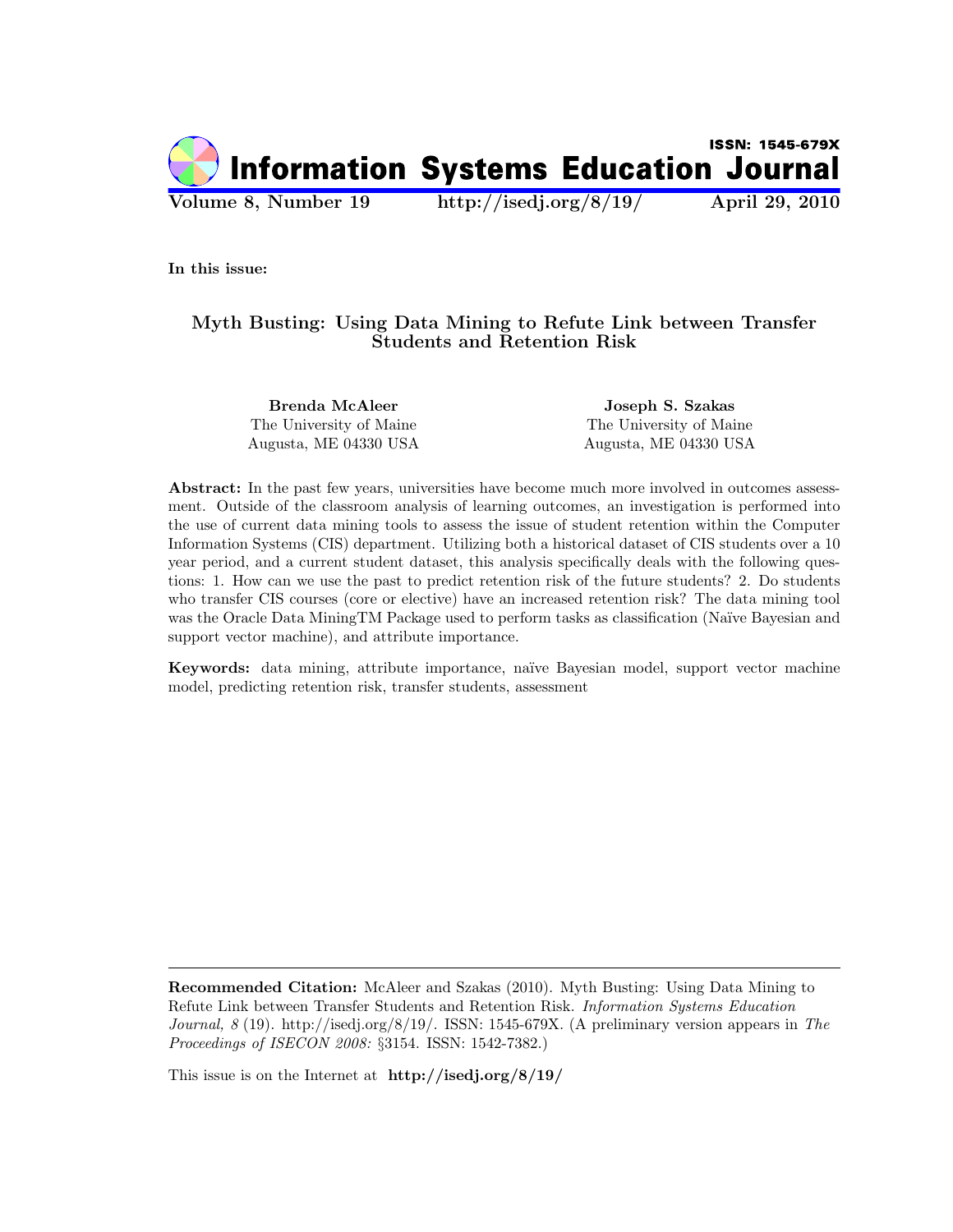The Information Systems Education Journal (ISEDJ) is a peer-reviewed academic journal published by the Education Special Interest Group (EDSIG) of the Association of Information Technology Professionals (AITP, Chicago, Illinois). • ISSN: 1545-679X. • First issue: 8 Sep 2003. • Title: Information Systems Education Journal. Variants: IS Education Journal; ISEDJ. • Physical format: online. • Publishing frequency: irregular; as each article is approved, it is published immediately and constitutes a complete separate issue of the current volume. • Single issue price: free. • Subscription address: subscribe@isedj.org. • Subscription price: free. • Electronic access: http://isedj.org/ • Contact person: Don Colton (editor@isedj.org)

#### 2010 AITP Education Special Interest Group Board of Directors

| Don Colton<br>Brigham Young Univ Hawaii<br>EDSIG President 2007-2008 |                                                      | Thomas N. Janicki<br>Univ NC Wilmington<br>EDSIG President 2009-2010 | Alan R. Peslak<br>Penn State<br>Vice President 2010 |
|----------------------------------------------------------------------|------------------------------------------------------|----------------------------------------------------------------------|-----------------------------------------------------|
| Scott Hunsinger<br>Appalachian State                                 | Michael A. Smith<br>High Point Univ                  | Brenda McAleer<br>U Maine Augusta                                    | George S. Nezlek<br>Grand Valley State              |
| Membership 2010                                                      | Secretary 2010                                       | Treasurer 2010                                                       | Director 2009-2010                                  |
| Patricia Sendall                                                     | Li-Jen Shannon                                       | Michael Battig                                                       | Mary Lind                                           |
| Merrimack College                                                    | Sam Houston State                                    | St Michael's College                                                 | North Carolina A&T                                  |
| Director 2009-2010                                                   | Director 2009-2010                                   | Director 2010-2011                                                   | Director 2010-2011                                  |
| Albert L. Harris<br>Appalachian St<br>JISE Editor ret.               | S. E. Kruck<br>James Madison U<br><b>JISE Editor</b> | Wendy Ceccucci<br>Quinnipiac University<br>Conferences Chair 2010    | Kevin Jetton<br>Texas State<br>FITE Liaison 2010    |

#### Information Systems Education Journal Editors

| Don Colton | Thomas N. Janicki   | Alan R. Peslak      | Scott Hunsinger     |
|------------|---------------------|---------------------|---------------------|
| Professor  | Associate Professor | Associate Professor | Assistant Professor |
| BYU Hawaii | Univ NC Wilmington  | Penn State Univ     | Appalachian State   |
| Editor     | Associate Editor    | Associate Editor    | Associate Editor    |

This paper was selected for inclusion in the journal based on blind reviews from three or more peers placing it in the 30% acceptance rate category for papers submitted to ISECON 2008.

EDSIG activities include the publication of ISEDJ and JISAR, the organization and execution of the annual ISECON and CONISAR conferences held each fall, the publication of the Journal of Information Systems Education (JISE), and the designation and honoring of an IS Educator of the Year. • The Foundation for Information Technology Education has been the key sponsor of ISECON over the years. • The Association for Information Technology Professionals (AITP) provides the corporate umbrella under which EDSIG operates.

 c Copyright 2010 EDSIG. In the spirit of academic freedom, permission is granted to make and distribute unlimited copies of this issue in its PDF or printed form, so long as the entire document is presented, and it is not modified in any substantial way.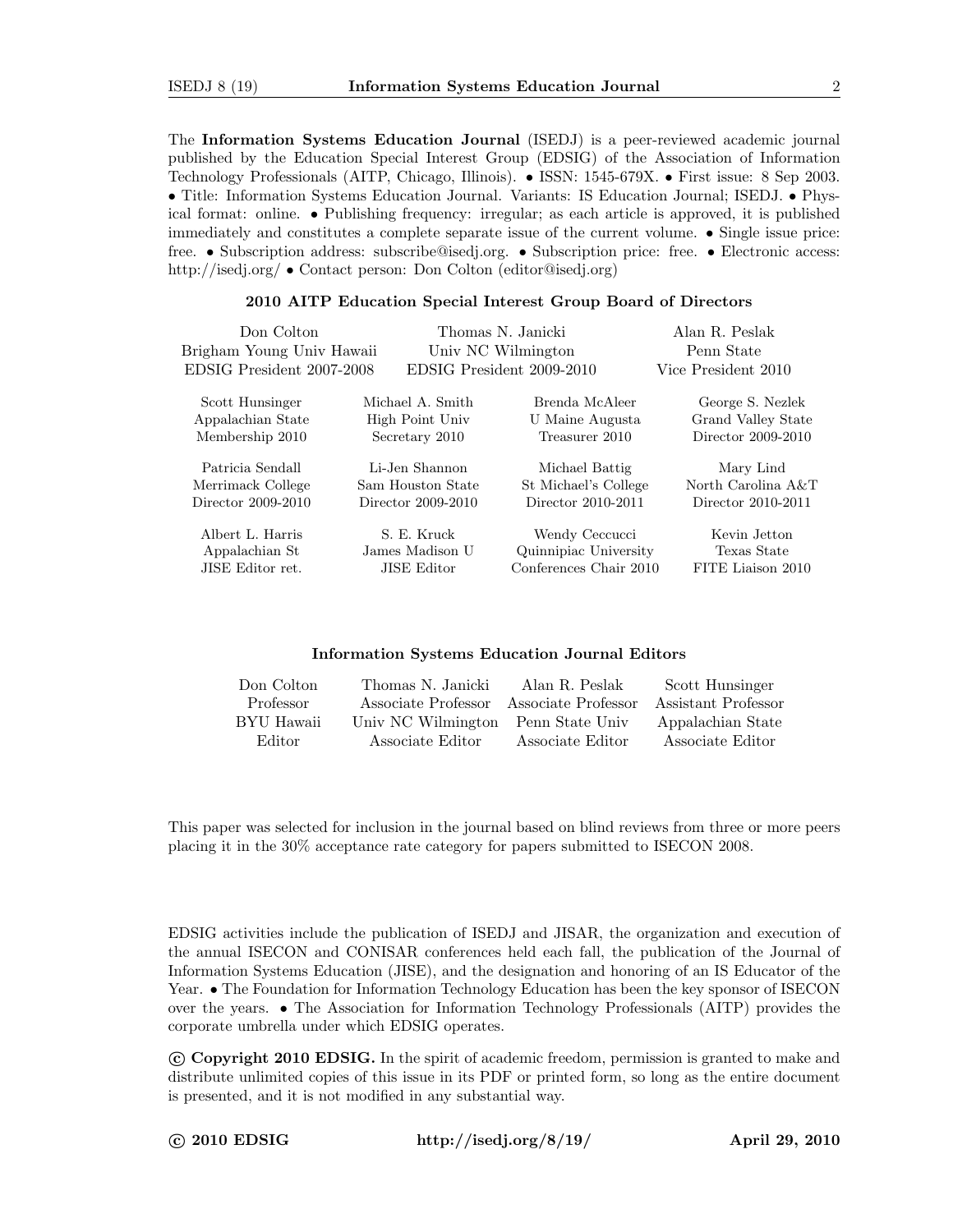# Myth Busting: Using Data Mining to Refute Link between Transfer Students and Retention Risk

Brenda McAleer mcaleer@maine.edu Department of Business Administration

Joseph S. Szakas

Szakas@maine.edu Department of Computer Information Systems University of Maine at Augusta Augusta, ME 04330 USA

## **Abstract**

In the past few years, universities have become much more involved in outcomes assessment. Outside of the classroom analysis of learning outcomes, an investigation is performed into the use of current data mining tools to assess the issue of student retention within the Computer Information Systems (CIS) department. Utilizing both a historical dataset of CIS students over a 10 year period, and a current student dataset, this analysis specifically deals with the following questions: 1. How can we use the past to predict retention risk of the future students? 2. Do students who transfer CIS courses (core or elective) have an increased retention risk? The data mining tool was the Oracle Data Mining™ Package used to perform tasks as classification (Naïve Bayesian and support vector machine), and attribute importance.

**Keywords:** data mining attribute importance, naïve Bayesian model, support vector machine model, predicting retention risk, transfer students, assessment

## **1. INTRODUCTION**

At the University of Maine at Augusta (UMA), and at universities throughout the country, strong emphasis has been placed recently on outcomes assessment. Faculties in CIS degree programs often first identify learning outcomes for the entire program composed of general education courses and the discipline core courses which have been aligned to the national guideline (i.e. IS2002) learning outcomes. The program faculty then must assess whether or not students are achieving these outcomes successfully and act accordingly. At UMA, the CIS faculty, in addition to identifying learning outcomes and assessing students' progress, would like to be able to assess risk factors in retention in successfully completing the Bachelor of Science in CIS.

The primary focus will see if there is a difference in risk between students who begin their programs at UMA and those who transfer CIS credits into the program to predict which group of students is not successful in their path to graduation. Data mining packages such as Oracle Data Mining<sup>TM</sup> are emerging that allow researchers to identify attributes which have an important impact in analyzing academic issues such as retention. Techniques such as attribute importance and classification schemes, namely a naïve Bayesian and a support vector machine, will be used to identify those factors which correlate to the successful completion of the learning outcomes of the Bachelor of Science in CIS degree program as defined by graduation rates and assist in identifying current students who have a risk of not being retained. The faculty can then focus their efforts on those students most likely to leave the program before completion to intervene with academic and career advising to enhance retention efforts.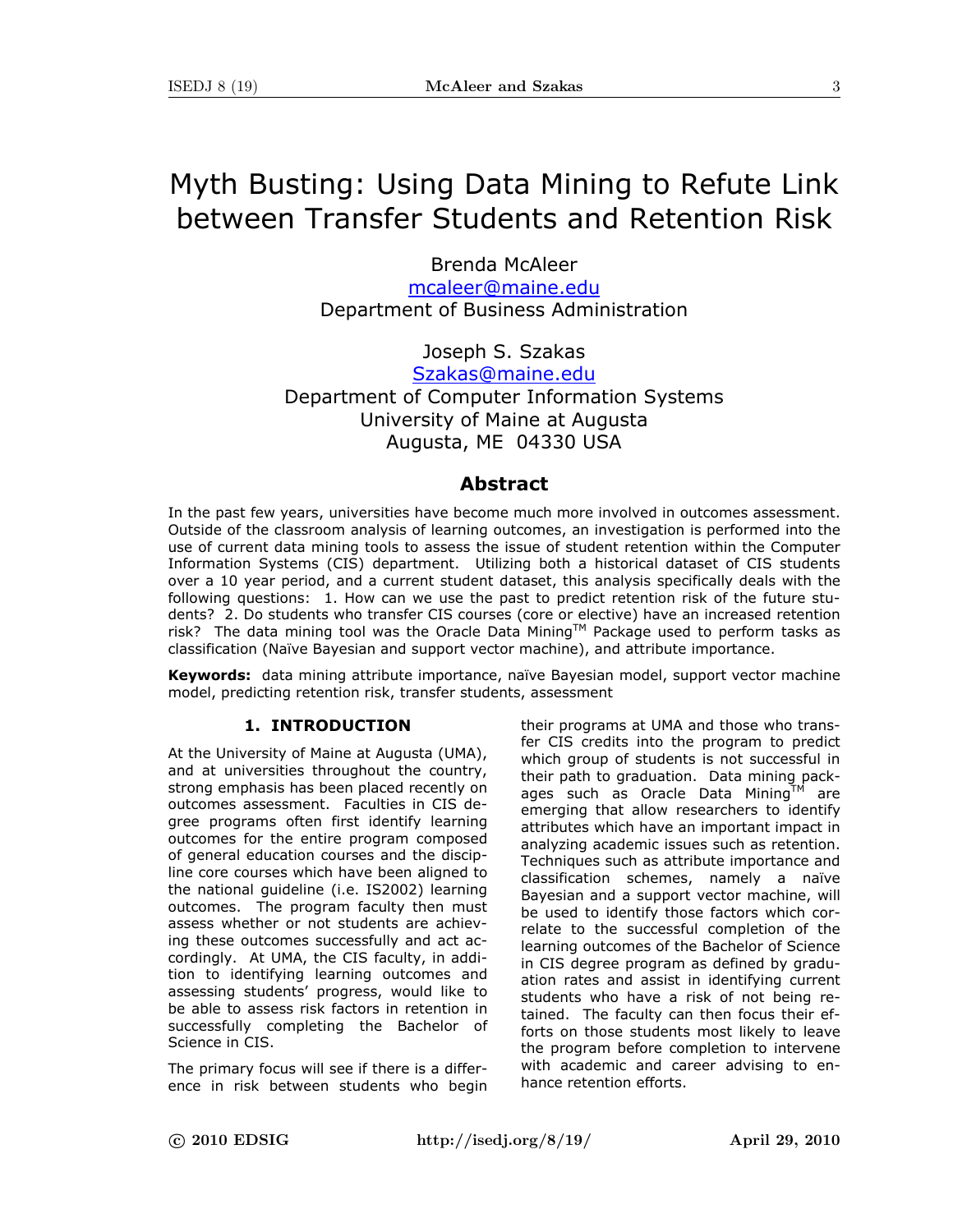## **2. BACKGROUND**

UMA enrolls a primarily non-traditional student body. The majority of students are older than the traditional 18-24 year olds; most are working (66% are employed; 40% work full-time), and most have families. In the fall 2006 entering class, 28% of the students in Bachelor degree programs transferred into UMA; in fall 2005 the figure was 34%. The Bachelor of Science in Computer Information Systems is a relatively new program for the university; BSCIS degrees have only been awarded since 1997. The average number of graduates in this degree program per year is 15, with a range between 8 and 22.

The University, like most others, is required to track the success of its students by using U. S. Department of Education methods to determine retention and graduation rates. The Integrated Postsecondary Education Data System (IPEDS) data reflect the number of first-time, full-time students who graduate with a Baccalaureate degree in six years or fewer (NCES website). Unfortunately, this data does not apply well to this institution which has a non-traditional student body whose members tend to transfer into UMA (i.e. not first-time students) and who take courses primarily on a part-time basis so do not complete their graduation requirements in the traditional time frame dictated by the USDOE. In fact, 70% of UMA students are considered part-time students; only 30% attend full time. The faculty in the UMA CIS department want to investigate and obtain relevant retention statistics beyond IPEDS on the CIS student body.

Some of the concerns for the department as set by the faculty are as follows:

1. How can UMA faculty appropriately assess that students have met our own learning outcomes (and those of IS2002) in courses taken at other institutions and what impact does taking courses at other institutions have on retention at our institution?

2. How can we assign risk factors in the current student body in terms of retention in a way that is quantifiable and create a strategy that is easy to implement and manage?

In essence, the retention issue is twofold: attracting students to the CIS program and retaining them so that they succeed and graduate (Lotkowski, Robbins, & Noeth, 2004). By accessing student data since degree inception, this study builds prescriptive models to determine which students are at risk of not completing the degree program. The University's historical student data records have been an untapped resource for investigating student progress; now with data mining tools, this resource can be readily accessed. By using data mining techniques, faculty and staff can sift through large amounts of data and often glean hidden information that can better help the understanding of student retention rates, student success, and the factors/variables that affect both issues. Data mining not only can increase accuracy in predicting results, but also gives a wider latitude in the scope of questions which can be answered (Tanimoto, 2007).

## **3. DESCRIPTION OF THE DATA**

The database that has been provided by the University's Enrollment Management department includes the following information for the CIS department for the last 10 years (1997 through fall 2007): Student name, ID number, gender, year of birth (to correlate to traditional or non-traditional status), overall GPA, total number of transfer credits, total number of CIS transfer credits, total number of CIS core course transfer credits, grade of each CIS core course taken at UMA, year of matriculation, term matriculated, year of Graduation, registration hours for each of the past three semesters (to ensure students are still enrolled in the program) and degree major. This data is readily available in any university student database**.**  The raw data received from the enrollment manager was incomplete, as is often the case with transfer and non-traditional students. Therefore, a process of "data cleaning" was performed. Data cleaning is the process that detects any abnormalities in the dataset, which was originally collected for other purposes, and corrects them so the data mining process can take place (Tan, Steinbach, & Kumar, 2006).

First, the data was imported to a Microsoft Excel file. Missing data was uncovered and entered; birth year was provided, so a column was added in Excel to calculate age; columns with identifying "flags" were added, i.e. students were scored a "1" if they grad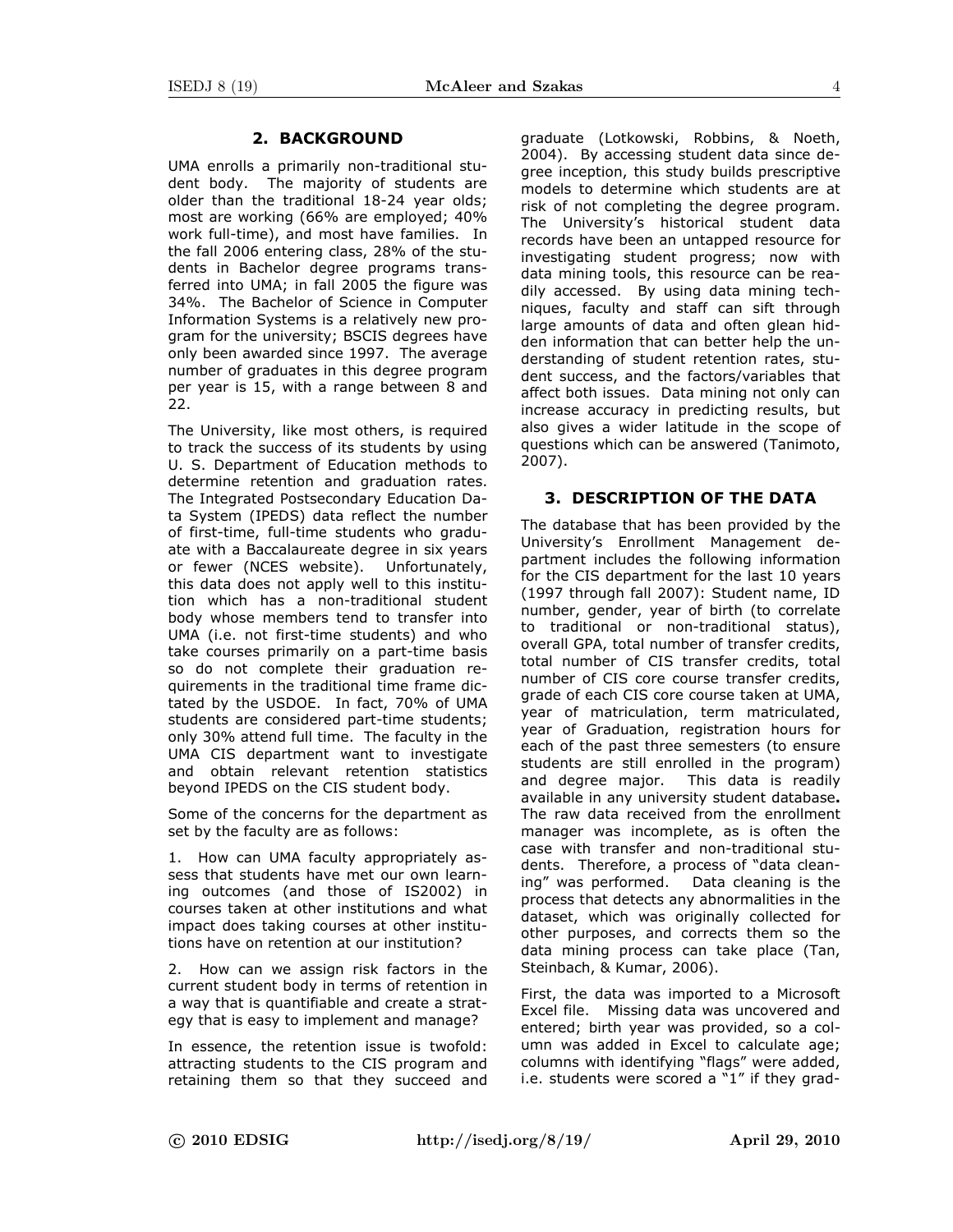uated or a "0" if they have left the program, defined by not having taken a course in the last three semesters. The process of data cleaning was by no means a trivial event; it took time, effort, and persistence to ensure that the data was accurately prepared to support the questions that were asked.

| Students<br>322              | Male - 228                                   | Female - 94                       |
|------------------------------|----------------------------------------------|-----------------------------------|
| Students<br>322              | Transfer<br>credits - 214                    | Non-<br>Transfer<br>108           |
| Students<br>322              | Transfer CIS<br>credits-127                  | No transfer<br>CIS credits<br>195 |
| Students<br>322              | Transfer CIS<br>$core - 79$                  | No Core CIS<br>transfer<br>243    |
| <b>Students</b><br>322       | Graduates<br>73                              | Non-<br>graduated<br>249          |
| Students<br>322              | Total gra-<br>duates<br>&<br>retained<br>213 | Not retained<br>109               |
| Non-<br>graduates<br>249     | Current (re-<br>tained) 140                  | Not retained<br>109               |
| Currently<br>enrolled<br>140 | Transfer CIS<br>45                           | <b>Transfer CIS</b><br>Core - 25  |
| Non-<br>Retained<br>109      | Transfer CIS<br>49                           | <b>Transfer CIS</b><br>Core - 30  |

#### **Table 1: Demographic Breakdown of all 322 students in BSCIS program from 1997-2007**

The data covers enrollment figures from Fall Semester 1997 through Fall Semester, 2007. Students were classified as retained (73 graduates), students who are persisting in their degree (enrolled for credit in the last 3 semesters) and those who have not been retained (have earned no credits from UMA in the last 3 semesters – fall 06, spring 07, and fall 07). Based on the number of students who have graduated and the number still persisting in their degree program (213 of 322), the retention rate for the CIS degree program is 66.1%.

To begin the process of determining current students at risk for non-completion of the program, first the data mining models were built from the population whose results are known – those who have graduated (no risk) and those who have stopped attending (risk). This group numbers a total of 182 students (73 graduates and 109 who were not reenrolled in Fall 06, Spring 07, and Fall 07). Then these models were applied to classify retention risk on the 140 students who are still enrolled and attending but have not yet graduated.

Of the 322 students who at one time were or are enrolled in the program, 214 transferred in some credits (66.46%). One hundred twenty-seven transferred CIS course credits (39.44%); 195 did not. And of those 127, only 79 transferred credits matching a CIS core course (24.53%). It is noteworthy that almost 25% of CIS students transfer in at least one core course equivalent. At UMA, as at many other universities, students who transfer core courses into the university are thought to be at a disadvantage; university faculty cannot control the course content of courses transferred from other institutions. If one in four CIS students transfer in core courses, are they at a disadvantage to the students who take all their courses at the same university?

By using the data mining technique of classification, the data was examined to determine if grades in core courses impact "success" (as defined as graduating) or at risk (as defined as students leaving the program before finishing), perhaps to identify "weeder" courses in which students need resource support. The better a student's academic competence, the better the performance, and the greater the likelihood of retention (Lotkowski, Robbins, & Noeth, 2004).

# **4. DESCRIPTION OF THE MODEL USED**

To decide which model to use, Miller (2005) recommends that it be simple, robust, easy to control, adaptive, as complete as possible, and easy to work with. Fortunately the Oracle Data Miner™ package was a very robust package and relatively easy to use. There were two methods of classification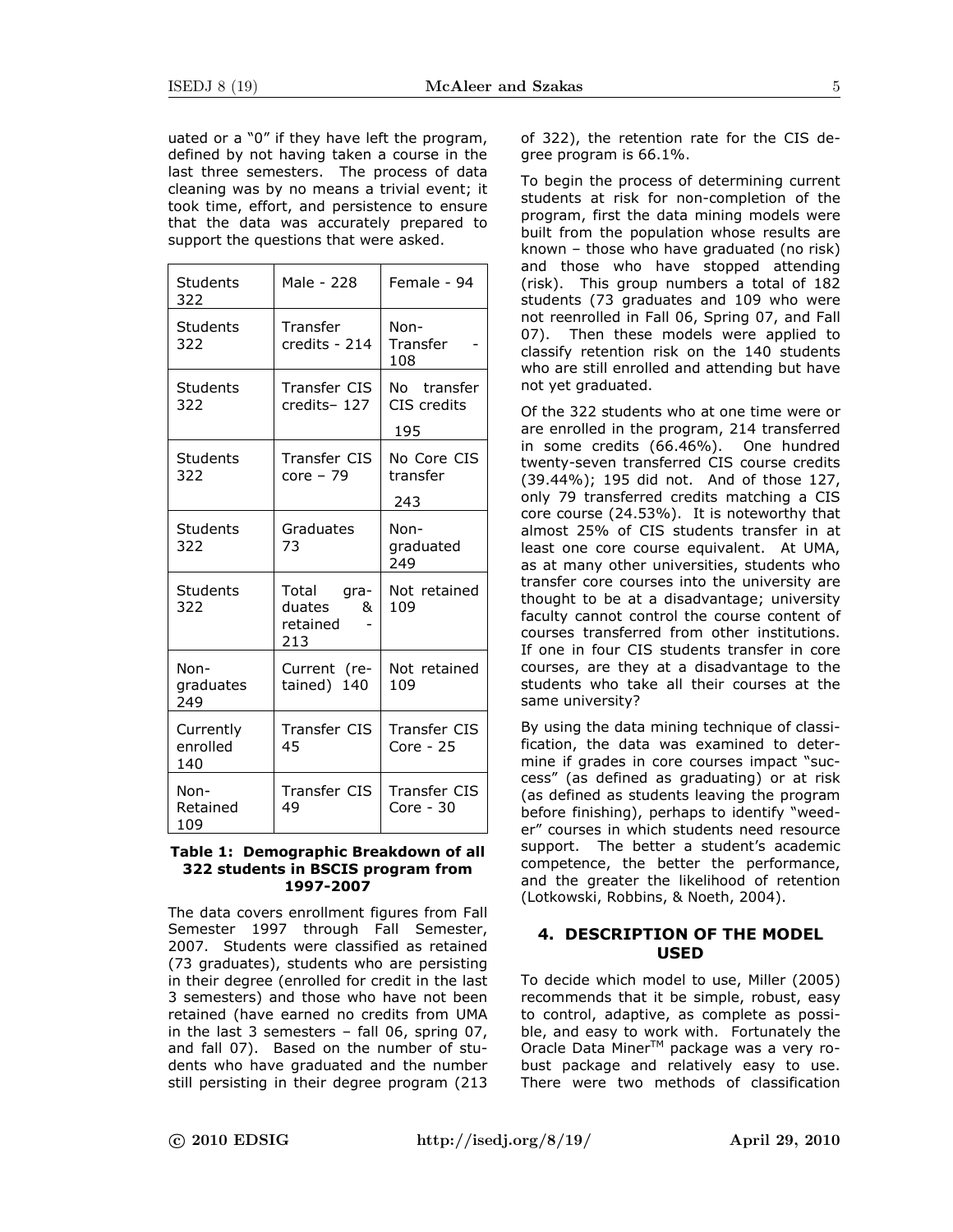which were selected in the data mining process. The first was the naïve Bayesian classification system, which is described as comparable in performance to the decision tree method. The naïve Bayesian method is used as it has a high level of accuracy and speed when applied to large databases (Han & Kamber, 2006). The method is also used when the researcher has a number of cases (examples) and wishes to predict which of several classes to which each one belongs. Each case has multiple attributes, and each attributes takes on one of several values. The attributes consist of multiple possible predictor attributes (independent variables) and one target attribute (dependent variable). Bayesian classifiers can predict the probability of membership in a given class by examining all the data's attributes independent of each other. The second classification method used was the Support Vector Machine (SVM), which gives maximum predictive accuracy and also avoids overfit. The method also is used to predict membership in a class, using multiple predictor attributes (independent variables) and one target attribute (dependent variable) (Oracle Data  $Miner^{TM}$ )

## **5. RESULTS AND ANALYSIS**

After the data was cleaned and then imported into the Oracle Data Miner<sup>TM</sup>, functions such as using a "single record summary" uncovered information such as the average GPA for students in the CIS program is 2.6. The average age of the students is 35.8; 71% of the enrollment is male and 29% female (for the institution, 74% of the enrollment is female and 26% male). Data Mining is a statistical analysis which begins with the average, minimum, and maximum values for the data before it can be used in deeper analysis. This information can be found using other statistical packages, but the Oracle Data Miner $TM$  functions well in both the first-pass and the deeper analyses.

Next, a naïve Bayesian data model was built. Using the retention flag as the dependent variable, 13 parameters from the historical data set were selected as the training set for building the model. The 13 parameters used were: age, gender, overall GPA, ID number, the GPA for the 100 level and 200 level courses in the program, if the student transferred CIS course credit, and if the student transferred CIS core course credit. The predictive confidence percentage of the naïve Bayesian model was 57.35%. When applying the SVM model using the same 13 parameters, the predictive confidence percentage was 79.59%. Both of these models' predictive confidence percentages were rated as "good". A 57.35% confidence means that this model would predict the correct class 57.35% better than simply classifying everything within the majority class from the training set. The SVM performance confidence meant that the model as constructed has a 79.59% better chance of predicting classification than a naïve rule. The naïve Bayesian identified 52 students of the current 140 at risk and the SVM predicted 34 of 140 at risk. Both models assigned a probability to each prediction. The models differed on 26 of the students. To assess these result models, and to determine which model best fit our department, faculty met, discussed and analyzed the 26 student differences to see which model classified correctly. The results of this was somewhat inconclusive; of the 26 students who were classified differently as if they had a risk of retention or not, the naïve Bayesian correctly identified 13, and the SVM correctly identified 7 (6 were unknown).

Because neither model appears to be perfect, a hybrid solution was used to combine both models to create an intervention strategy. As both classifications assigned a probability to the prediction, the models were combined, so that each student would have two probabilities. These probabilities were then multiplied together and the student records were sorted upon this result. The top ten students with the highest retention risk have been identified, and have been requested to meet with their advisors to set up an individualized intervention plan.

AS it was assumed that transfer students are at a disadvantage, to answer the question whether or not transfer students have a greater retention risk, the same training dataset (and 13 parameters used) were analyzed with the "Attribute Importance" function using the retention flag as the target value. An Attribute Importance feature ranked the same 13 attributes by significance in determining the target value. (Hamm, 2007). The results indicated that the attributes of grades in the 200-level